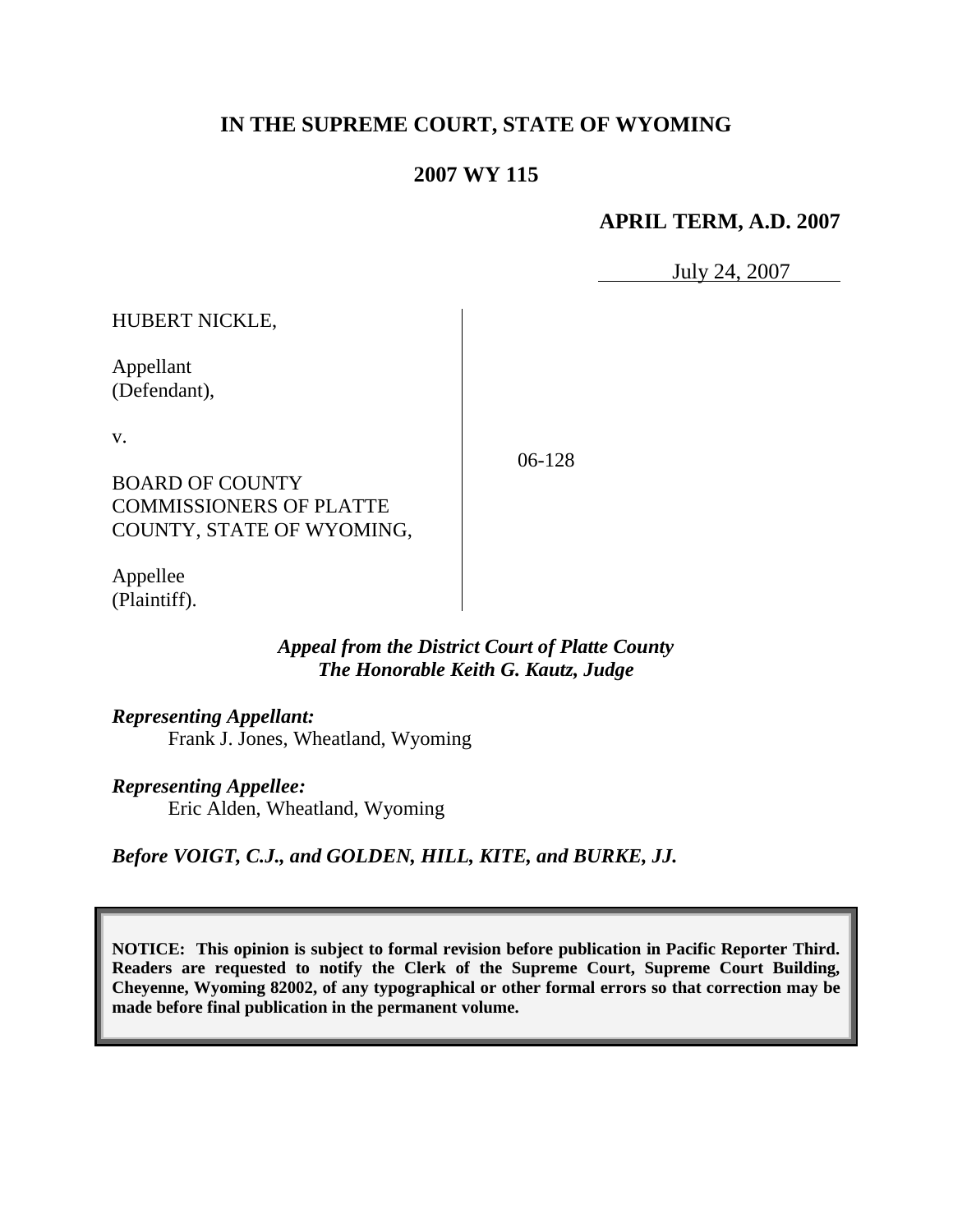**HILL,** Justice.

[¶1] Appellant, Hubert Nickle (hereafter, "Nickle"), challenges the district court's order that had the effect of applying a portion of a supersedeas bond that Nickle posted in an earlier appeal, which arose out of the same circumstances as the instant appeal, so as to recompense the Appellee, Platte County Board of County Commissioners ("the County"), for damages it suffered as a result of that appeal (which was dismissed for want of prosecution). We will affirm.

### **ISSUE**

[¶2] Nickle states the issue he wants the Court to address as follows:

Does [the County] have the right to recover the costs expended for abatement of a nuisance?

The County poses an entirely different question:

Is [the County] entitled to recover against the supersedeas bond in [Case No.] 05-252 for its damages incurred by the delay caused by filing of that appeal?

## **FACTS AND PROCEEDINGS**

[¶3] At the outset we will take note that, as the record on appeal in this case, we have only a portion of a very short district court record. It consists of 49 pages from the clerk's record, and that includes counting certificates of service and designations of the record by the parties. Transcripts of the several hearings held in this case are not included.

[¶4] A complaint was first filed on February 19, 2004, although it is not included in the record on appeal. On March 12, 2004, Nickle answered that complaint *pro se*, stating: "I don't believe I am in violation of statutes referred to in this complaint. My zoning is proper for this purpose. These regs. were adopted after I was zoned  $\&$  established this use.... P.S. You weren't able to even spell my name right."

[¶5] On March 31, 2004, the County filed an amended complaint. The County prefaced its complaint with the statement that it is the governing body of Platte County and in that capacity had adopted a zoning resolution regulating the use of lands within Platte County. The zoning resolution itself is not in the record. Continuing, the County alleged: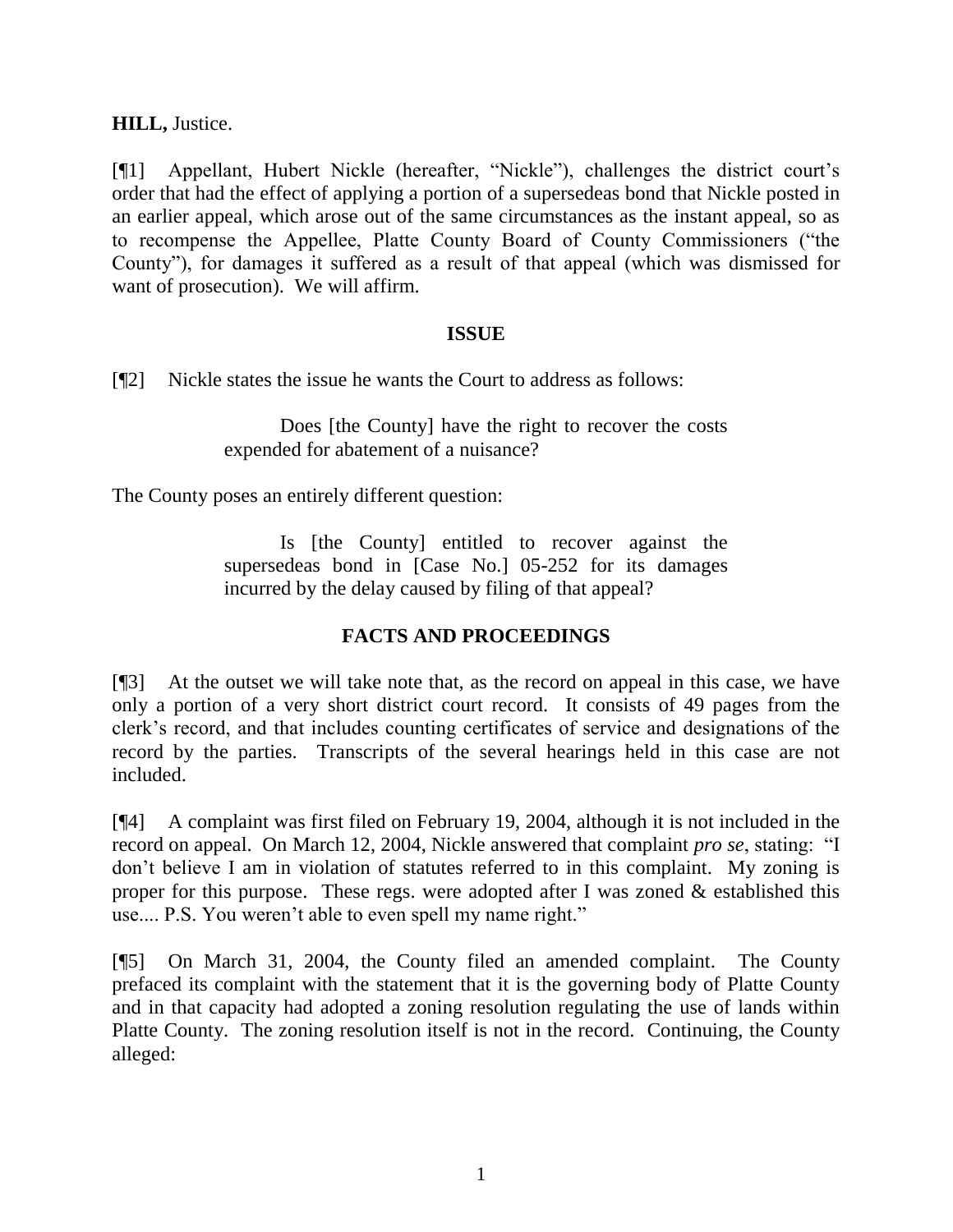2. [Nickle is] the owner of part of the **SE1/4NW1/4, Section 20, Township 24 North, Range 67 West of the 6th P.M.**, in Platte County Wyoming.

3. [Nickle is] currently using [his] property for the storage of derelict vehicles and miscellaneous junk.

4. [Nickle has] not obtained a special permit as required under the Platte County Zoning Rules and Regulations for the maintenance or operation of a junkyard on the lands in question.

5. [Nickle's] use of the lands in question is in violation of the Platte County Zoning Resolution. Pursuant to W.S. § 18-5-204 each day's continuation of the violation is a separate offense.

6. Pursuant to W.S. 18-5-206 each day's violation is subject to a fine of not more than seven hundred fifty dollars (\$750.00).

7. Pursuant to W.S. § 18-5-205 the zoning resolution is enforceable by injunction and abatement.

NOW THEREFORE the plaintiffs pray that the Court enjoin [Nickle] from continued use of [his] lands in violation of the Platte County Zoning Resolution and order the abatement of the violating use at the expense of [Nickle] and further that the Court fine [Nickle] an appropriate amount for [his] continuing violation of the zoning resolution.

[¶6] The district court's order, entered on October 8, 2004, recites that a trial was had on September 28, 2004. There is no transcript of that trial in the record. The district court's findings, made after that trial, were:

> 1. The property in question is zoned industrial and does not have a special permit for use as a commercial junkyard.

> 2. Platte County's zoning regulations require that a special permit be obtained for industrial property to be used as a junkyard.

> 3. The current use of the property by Nickle is as a junkyard as that term is defined in the Platte County Zoning Regulations.

> 4. The Defendant Nickle raises three defenses which the Court addresses as follows:

> a. The Defendant's ex-wife, Maria Nickle, was not served with the Complaint. The Court finds that Maria Nickle, although named as a defendant in the case, has no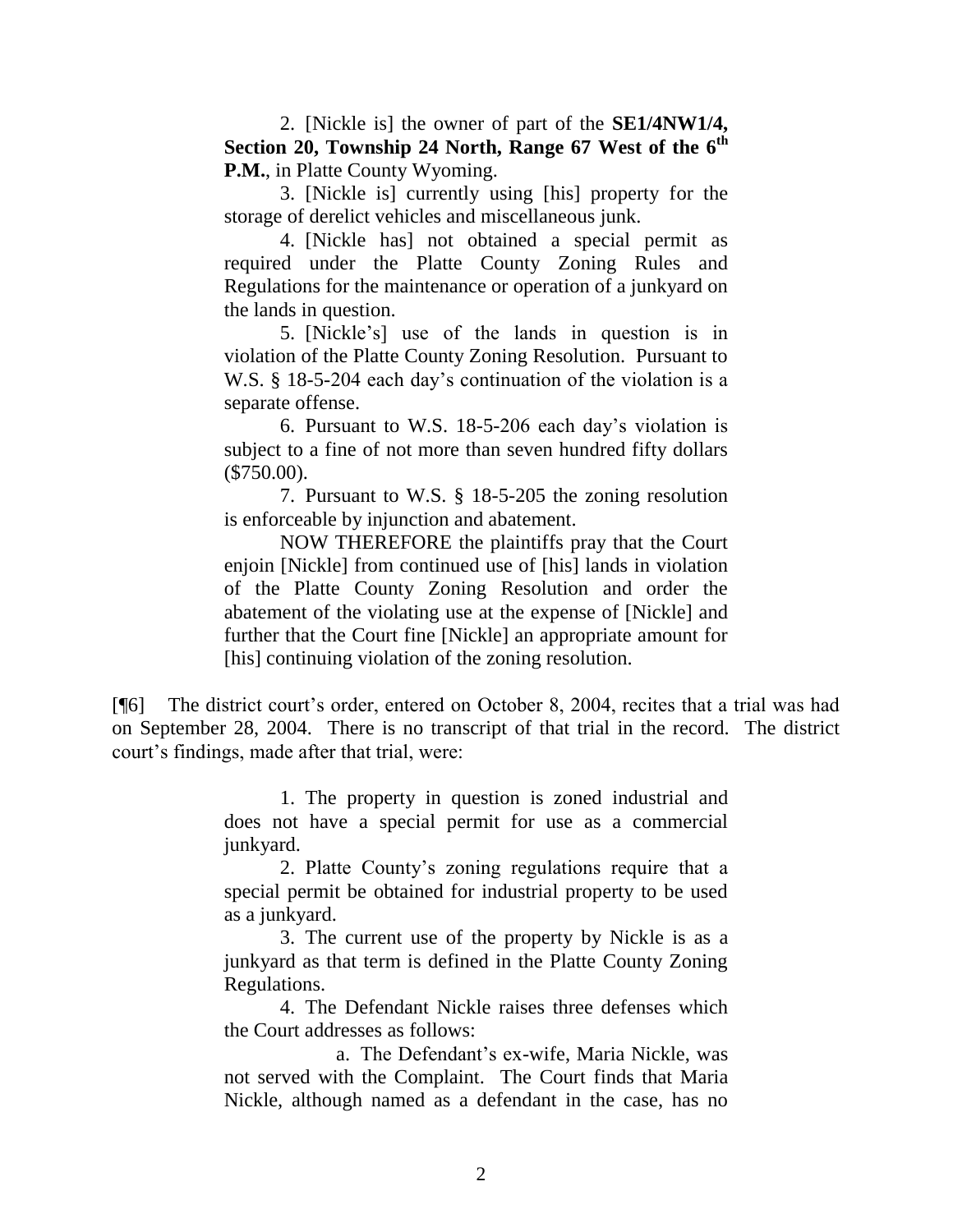interest in the property, that interest having been set over to Defendant, Hubert Nickle, in a divorce approximately ten years ago.

b. The use of the property as a junkyard is grandfathered. The Court finds that the Defendant's use of the property did not begin until after the adoption of the Platte County Zoning Regulations and so is not grandfathered.

c. The Defendant's use of the property as a junkyard results in an estoppel in this action. The Defendant has not established the elements necessary to support a finding of estoppel.

NOW THEREFORE the Court finds generally for the Plaintiff, Board of County Commissioners for Platte County, State of Wyoming, in this matter and enters the following orders of injunction and abatement.

### **ORDER OF INJUNCTION**

The Defendant Hubert Nickle is hereby enjoined from using the SE1/4NW1/4, Section 20, Township 24 North, Range 67 West of the  $6<sup>th</sup>$  P.M., in Platte County Wyoming, as a junkyard as that term is defined in the Platte County Zoning Regulations until such time as he secures a special use permit authorizing the use of the property for that purpose. The Defendant is enjoined from receiving onto the property additional scrap metal, derelict vehicles, or other similar materials until such time as a special use permit is obtained.

#### **ORDER OF ABATEMENT**

The Defendant Hubert Nickle is ordered to abate his illegal use of the property within sixty (60) days of September 28, 2004, by removing from that property all scrap metal, abandoned mobile homes, unlicensed vehicles and other salvage materials.

[¶7] Nickle's efforts to subvert and delay said order were called to the district court's attention. On December 8, 2004, the district court issued an order to show cause. A hearing was held on December 20, 2004, but a transcript of it is not included in the record on appeal. On January 6, 2005, after that hearing, the district court supplemented its original order as follows: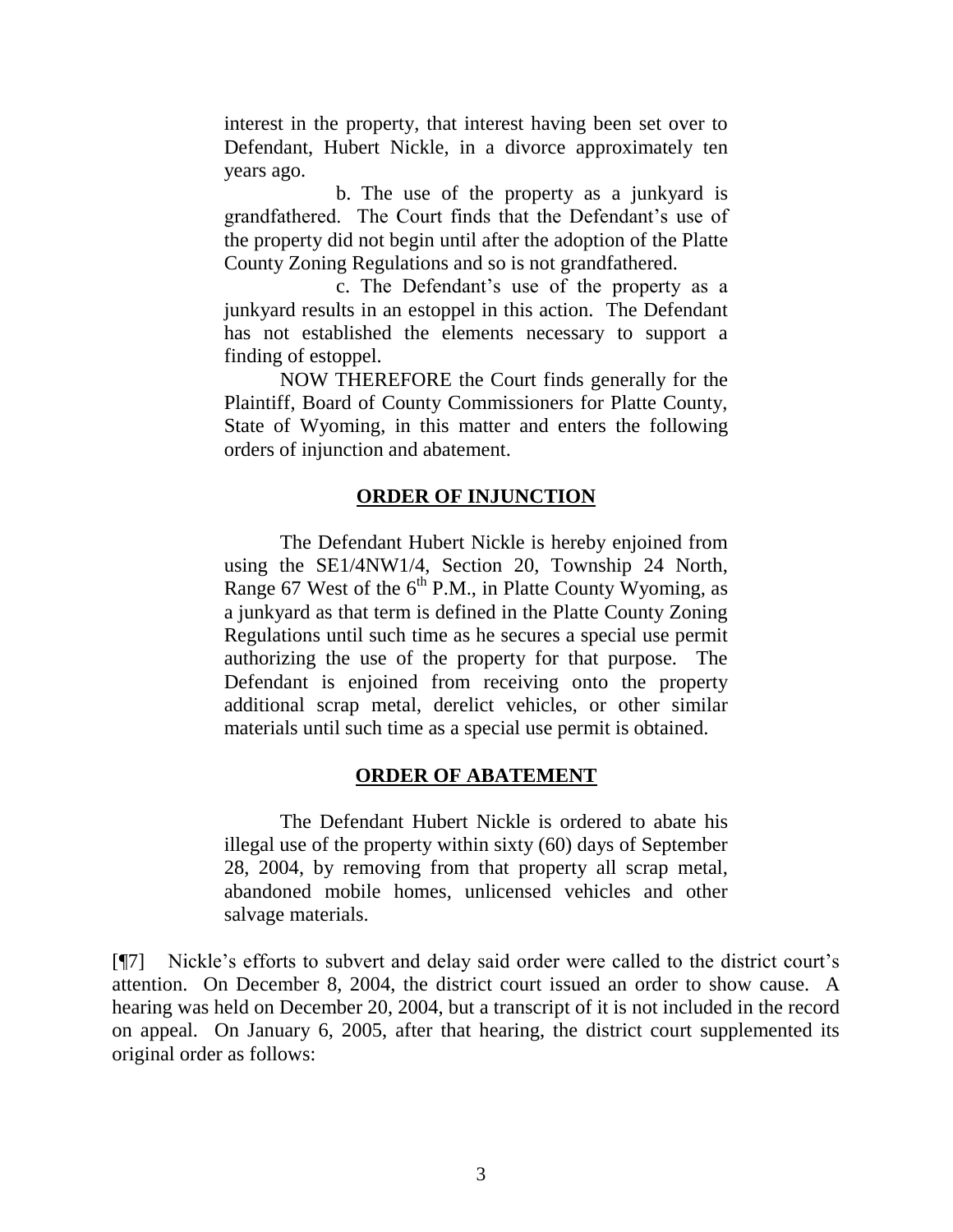1. The Defendant has not made good faith efforts to comply with the Court's Order of Abatement filed herein on October 8, 2004.

2. The Defendant may comply with the October 8, 2004, Order between this date and January 23, 2005.

3. It is necessary to issue an Order authorizing the County to remove the illegal materials as listed in the Order filed October 8, 2004, and impose a lien against the property to acquire payment of such removal.

NOW THEREFORE IT IS ORDERED that effective January 24, 2005, the County may remove all scrap metal, abandoned mobile homes, unlicensed vehicles and other salvage materials from the lands of the Defendant. The County shall have a lien against the materials removed or the proceeds of their sale and the Defendant's lands located in the **SE1/4NW1/4, Section 20, Township 24 North, Range 67 West of the 6th P.M.**, in Platte County, Wyoming, known as 26 Sawmill Rd., Wheatland, Wyoming, to assure repayment of the costs of removal.

[¶8] Nickle wrote to the district court on January 23, 2005, indicating that he had done a significant amount of work toward satisfying the district court's order, but that he needed an extension of time in order to fully be in compliance.

[¶9] The record does not reflect what the County's or the district court's responses were, but the next document in the record is a letter to the County, from Nickle, dated September 30, 2005. In that letter he stated that he had removed 1.5 million pounds of material from his property. He conceded there were a few things left to be removed, but most of the remaining materials were things that were not "other salvage material." Continuing, Nickle related this to the County:

> We do not own the scrap cars that are visible east of our property. If one were to see those cars that Walt Hall has on his property, one might assume they were mine, and they are not. There is similar items on others adjoining properties.

> Eric Alden, the County Attorney, admitted that he doesn't know anything about the "scrap business." Marlin Johnson stated in his December 3, 2003 letter: "In addition, a junkyard is allowed in the Industrial Zoning District only with an approved Special Permit. Although the junkyard use established prior to 1976 is grand fathered without any Special Permit, any expansion of the junkyard use since 1976 requires [an] approved Special Permit prior to obtaining a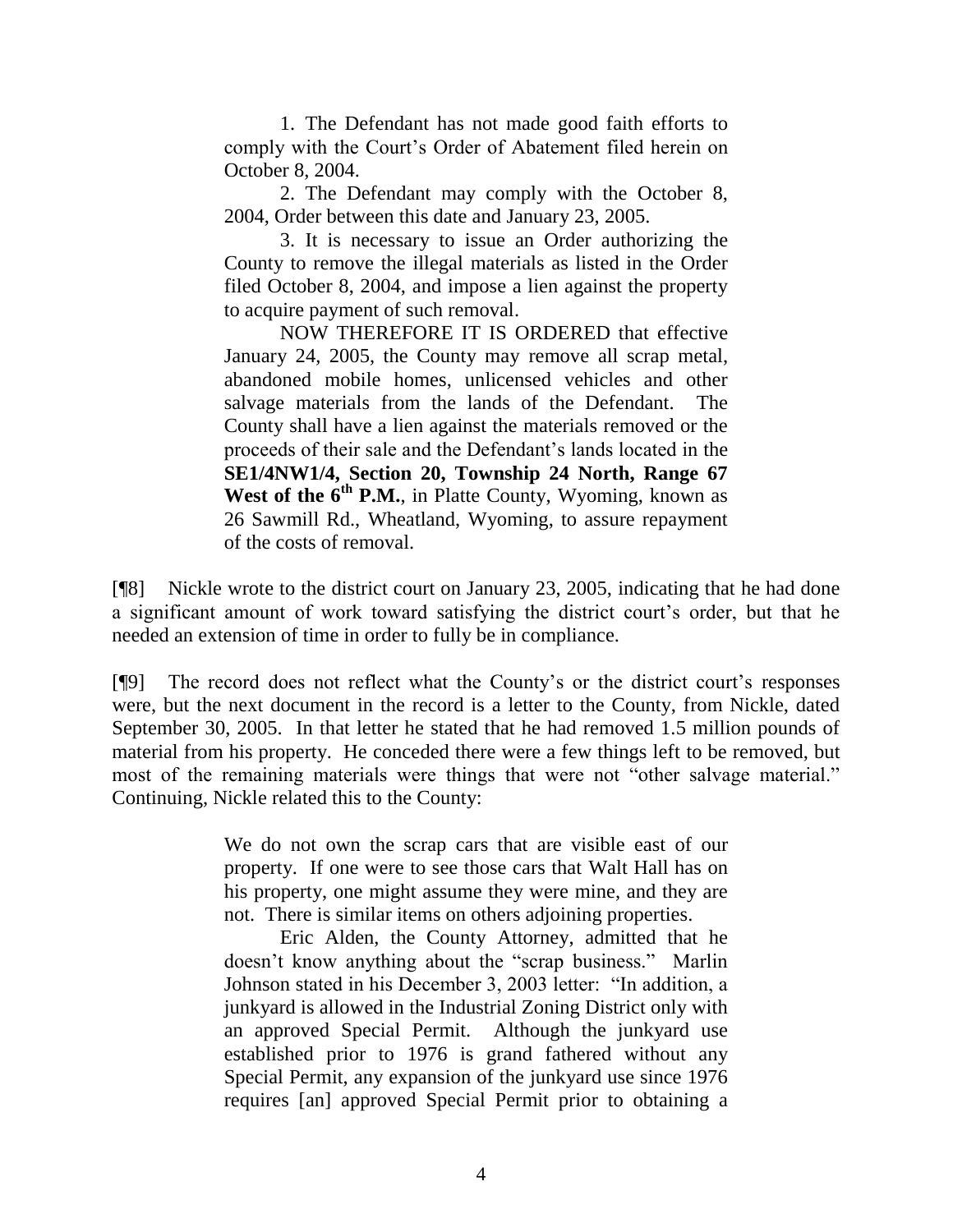Zoning Certificate." I really haven't expanded my recycling project for the past almost 40 years. And it is zoned for 40 acres of area anyway.

Under the **amnesty** rules I applied for a Permit for Trucking, Truck and Trailer Rebuilding and **Scrap Recycling** on 5/20/04. I paid the permit Special Permit fee on 9/27/04 #2449. The county took the money and never has sent me a rejection of my permit.

Actually, all along I've also been in the "Scrap Recycling" business, and even in this year's "clean up" nothing has fit the description of "junk" and been hauled to the Landfill. All items have been part of Saleable or Sold Recycling products.

I am most interested to make an agreement "in definition" of what exactly needs to be additionally removed. But the words "all junk" is not adequate. This might be Scrap Recycling Steel or Iron, or maybe my sawmill or lumber inventory. If one would drive past my property one would easily be able to see stacked lumber inventory. You would also see a Sawmill and sawmill equipment.

Remember the saying: **"One man's junk is another man's treasure." A**nd the treasure part of it is my business. I do clean up and sell other peoples junk. Otherwise yard sales and garage sales would be outlawed and people would have to be licensed to sell their "junk." And maybe a special use permit should be given to them, to have their junk on their front lawn for sale, in a residential district. If it were all junk, no one would buy anything from a yard sale.

So, I think I have complied with the Court Order. I still think there is more beautification to be done and am working at it. I also request that no one comes on to my property to steal anything of value to me.

Now, remember, I will be most happy to discuss what exactly additionally needs to be removed to keep you or your experts happy. [Emphases in original.]

[¶10] On October 3, 2005, the County filed in the district court a petition to hold Nickle in contempt of the district court's order, on the basis that he was ordered to complete the removal of materials from his property by January 24, 2005, and he had failed to do so. In addition, it was asserted that on October 3, 2005, Nickle refused to allow County personnel onto his property as required by the order "and has refused to allow the county's contractor to remove materials from the property pursuant to the Court's Order."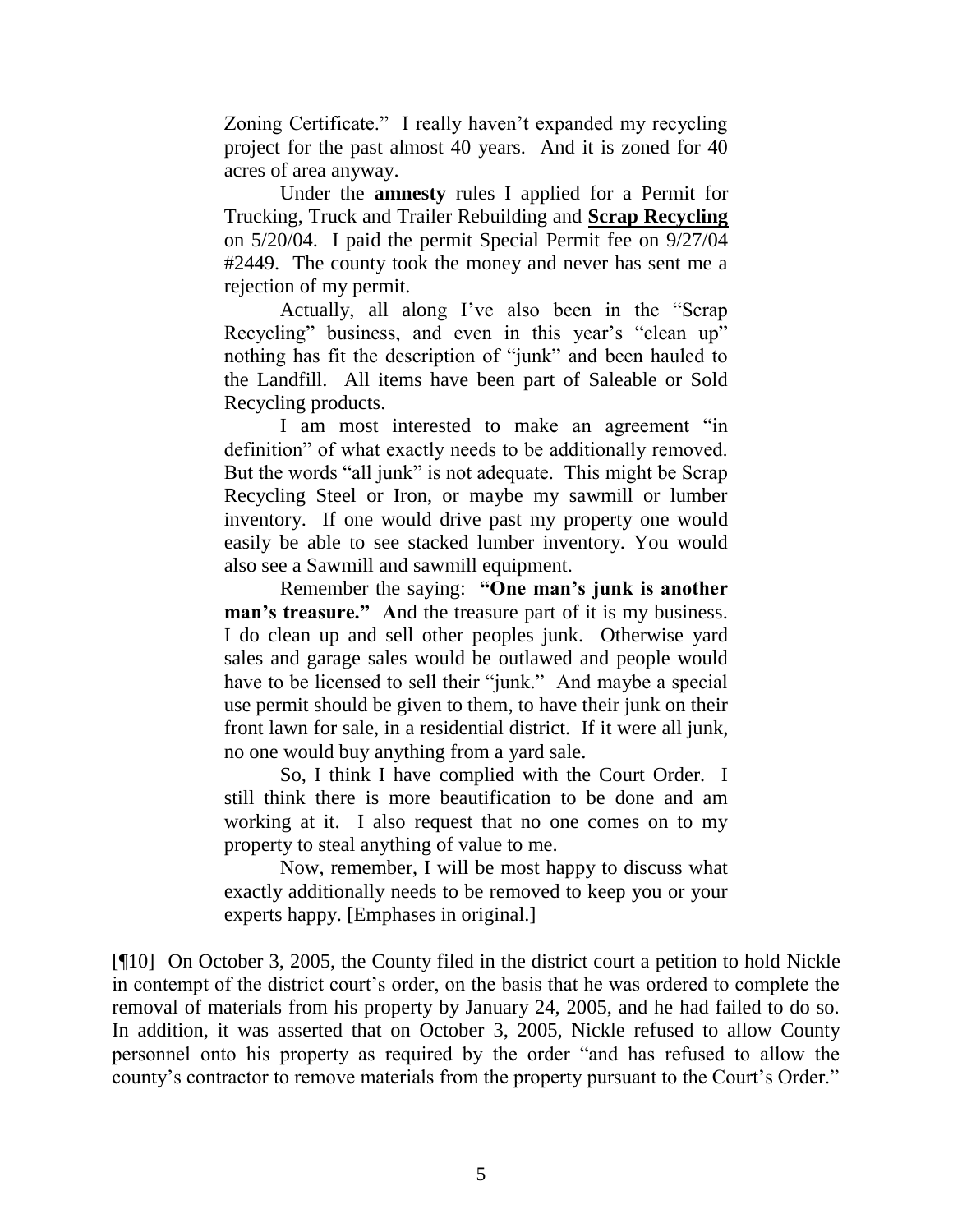[¶11] On October 5, 2005, the district court held a hearing on that motion, and at this point Nickle was represented by counsel. The transcript of that hearing is not in the record on appeal either. On October 6, 2005, after the hearing, the district court issued another order that specified that the materials which had not been removed, but which were required to be removed under the district court's order of October 5, 2004, were to be removed. Nickle was also directed not to interfere with the County's efforts to do its removal work. Finally, that order stated: "Questions relating to the extent of the County's lien for reimbursement of clean-up expenses and delay costs occasioned by [Nickle's] refusal to allow contracted personnel to enter the property will be considered at a later hearing."

[¶12] On October 7, 2005, Nickle filed a notice of appeal in the district court, seeking review of the district court's October 6, 2005 order. That case was docketed in this Court on October 26, 2005, as Case No. 05-252. On October 14, 2005, the district court set a supersedeas bond in the amount of \$20,000.00, in connection with that appeal. W.R.A.P.  $4.02<sup>1</sup>$  On December 14, 2005, this Court dismissed Nickle's appeal in Case No. 05-252, because Nickle failed to timely file a brief in that case.

[¶13] On January 24, 2006, the County filed a motion for an additional clean up order, and on that same date, petitioned the district court to forfeit Nickle's supersedeas bond. In the petition to forfeit the supersedeas bond in the amount of \$17,000.00, the County alleged:

#### $\frac{1}{1}$ **Rule 4.02. Supersedeas bonds.**

(b) When the judgment is for the recovery of money not otherwise secured, the amount of the bond shall be fixed at such sum as will cover the whole amount of the judgment remaining and unsatisfied, costs on appeal, and interest, unless the court, after notice and hearing and for good cause shown, fixes a different amount or orders security other than the bond. When the judgment determines the disposition of the property in controversy, as in real actions, replevin, and actions to foreclose mortgages, or when such property is in the custody of the sheriff, or when the proceeds of such property or a bond for its value is in the custody or control of the court, the amount of the supersedeas bond shall be fixed at the sum as will secure the amount recovered for the use and detention of the property, the costs of the action, costs on appeal, interest, and damages for delay. When appellant has already filed a surety bond in the trial court, a separate supersedeas bond need not be given, except for the difference in amount as determined by the trial court to be attributable to the appeal.

(c) When the judgment directs the execution, assignment or delivery of a conveyance or other instrument, appellant may execute, assign or deliver the conveyance or other instrument, leaving same in the custody of the clerk of the trial court in which the judgment was rendered, there to remain and abide the judgment of the appellate court, and in such case appellant shall give bond only for costs on appeal and damages for delay.

<sup>(</sup>a) Whenever an appellant so entitled desires a stay on appeal, appellant may present to the trial court a supersedeas bond in such amount as shall be fixed by the trial court and with surety or sureties to be approved by the court or by the clerk of court. The bond shall be conditioned for the satisfaction of the judgment in full together with costs, interest, and damages for delay, if for any reason the appeal is not perfected or is dismissed, or if the judgment is affirmed, and to satisfy in full such modification of the judgment and such costs, interest, and damages as the appellate court may adjudge and award.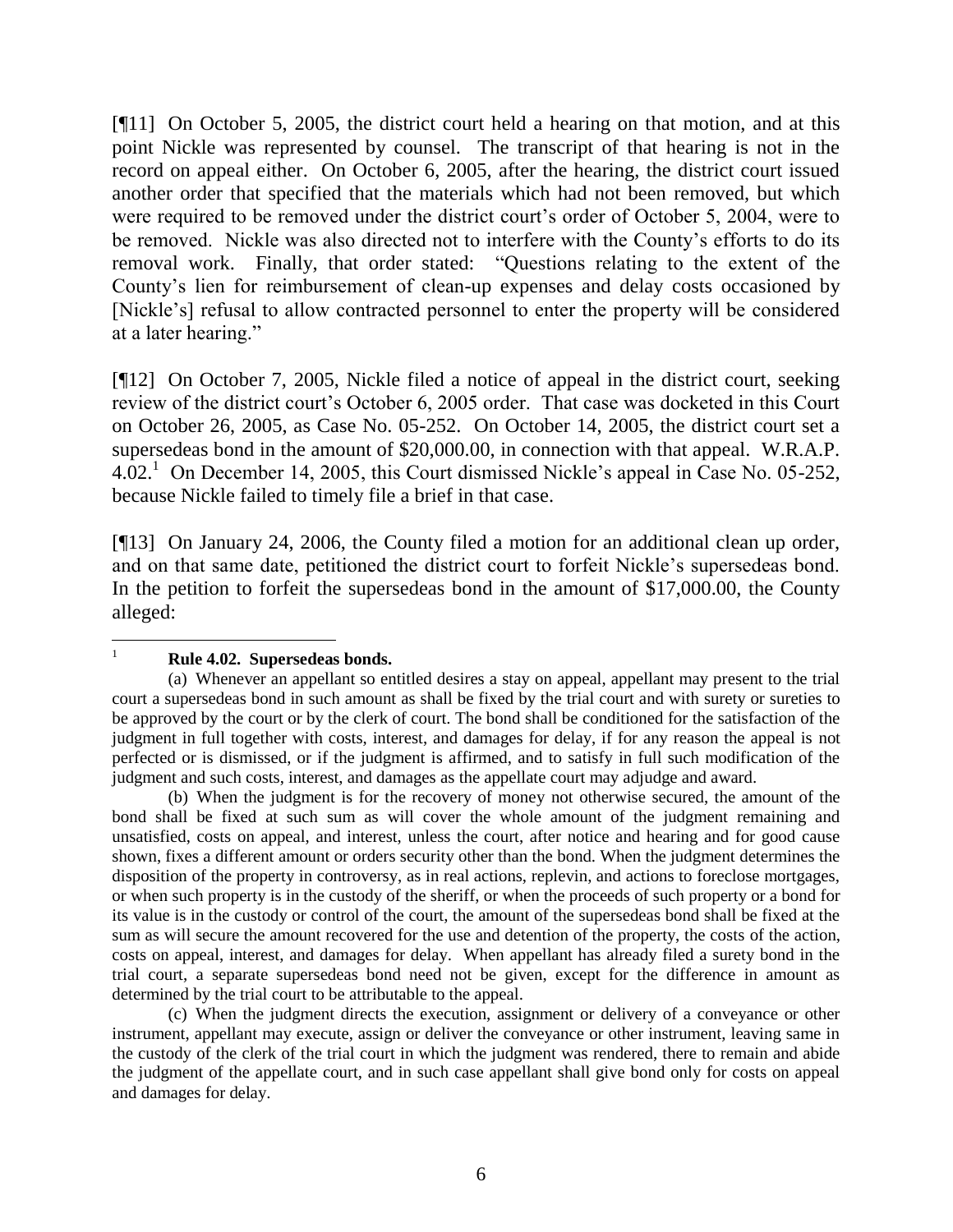1. Pursuant to the Order of this Court and upon [Nickle's] failure to abate the nuisance on his property as ordered, the [County] contracted with private parties for the clean-up of [Nickle's] property.

2. After repeated efforts to block the [County's] contract agents both physically and through legal proceedings, [Nickle] was ordered to allow the County to clean up his property.

3. [Nickle] filed an appeal of the Court's Order to the Wyoming Supreme Court and pos[t]ed a supersedeas bond in connection with that appeal.

4. The County has paid its contracting agent the sum of Seventeen Thousand Dollars (\$17,000.00).

5. [Nickle's] appeal has been dismissed by the Wyoming Supreme Court for failure [to] file timely briefs.

6. [Nickle] has failed to clean up the property.

[¶14] In its March 13, 2006 memorandum supporting the petition to forfeit the supersedeas bond, the County alleged that its expenses of \$17,000.00 arose out of the delays occasioned by Nickle's appeal. The record indicates that several other papers were filed in the meantime and that a hearing on those matters was held, but these things, likewise, are not included in the record on appeal.

[¶15] The district court issued a decision letter on April 12, 2006, articulating the reasons why \$17,000.00 of the supersedeas bond should be paid to the County. The remaining \$3,000.00 was returned to Nickle. An order effectuating that decision was entered on April 19, 2006.

#### **DISCUSSSION**

[¶16] To the extent this case involves the district court's construction of W.R.A.P. 4.02 that is a question of law that we review *de novo*. *E.g.*, *Bixler v. Oro Management, L.L.C.*, 2006 WY 140, ¶ 5, 145 P.3d 1260, 1262 (Wyo. 2006). However, in its totality the question presented here is a mixed question of law and fact. Whether the rule in question contemplates an award for the sorts of damages at issue here is a question of law, but the district court must also take evidence on which to base any award of damages that may be allowed by the rule. The factual findings of a judge are not entitled to the limited review afforded a jury verdict. While the findings are presumptively correct, the appellate court may examine all of the properly admissible evidence in the record. Due regard is given to the opportunity of the trial judge to assess the credibility of the witnesses, and our review does not entail weighing disputed evidence. Findings of fact will not be set aside unless the findings are clearly erroneous. A finding is clearly erroneous when, although